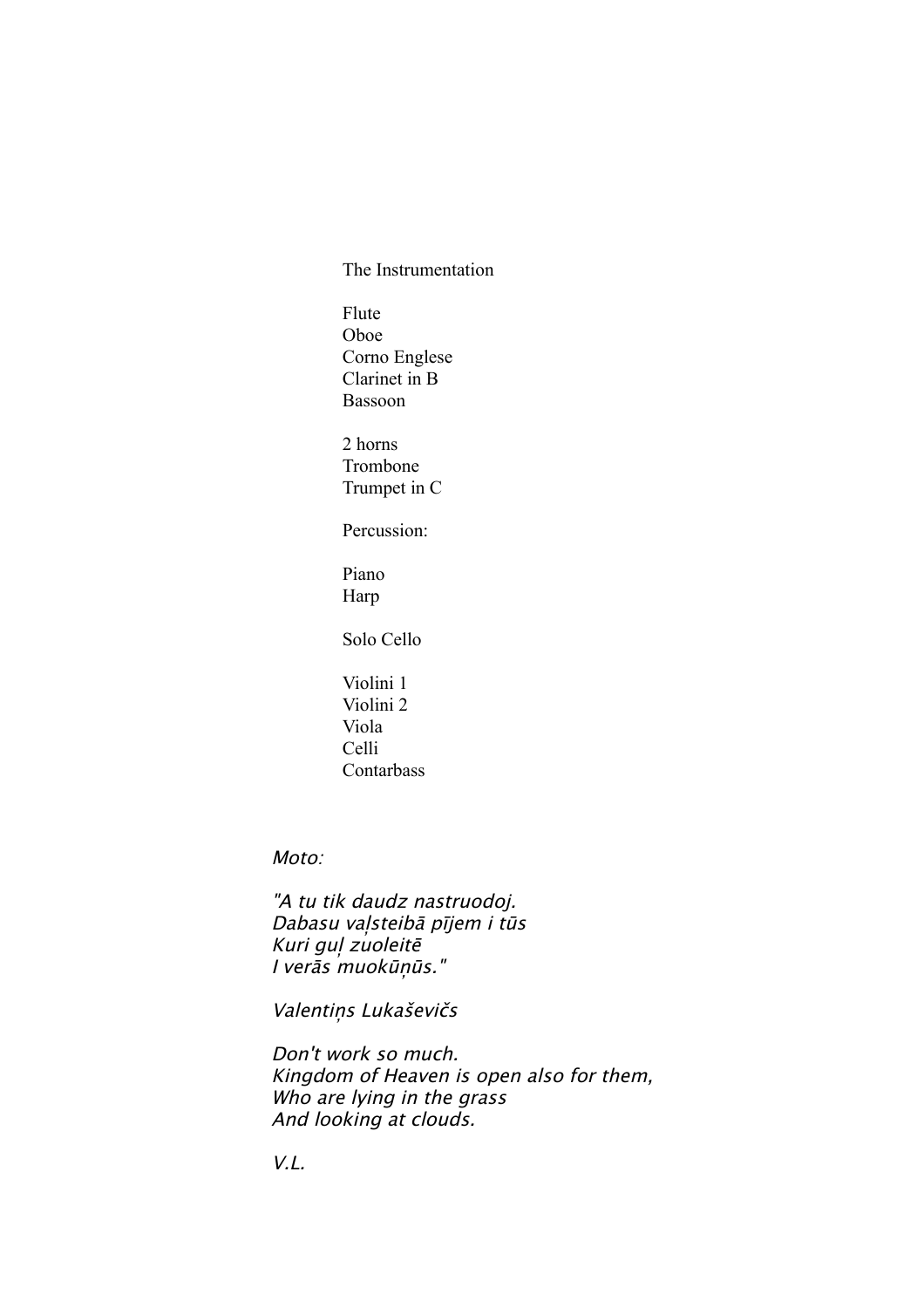Score

## **Contemplation about Heaven...** Part I Indra Riše

2014

## **E** & & & & ? & & & ? ã ã & & & & چار می می کند که است کند و سود در در است که است که است که است که است که است که است که است که است که است که است<br>و است که است که است که است که است که است که است که است که است که است که است که است که است که است که است که است & & B ? ? & ? # # # # # 4 4 4 4 4 4 4 4 4 4 4 4 4 4 4 4 4 4 4 4 4 4 4 4 4 4 4 4 4 4 4 4 4 4 4 4 4 4 4 4 4 4 4 4 4 4 4 3 4 3 4 3 4 3 4 3 4 3 4 3 4 3 4 3 4 3 4 3 4 3 4 3 4 3 4 3 4 3 4 3 4 3 4 3 4 3 4 3 4 3 4 3 4 2 4 2 4 2 4 2 4 2 4 2 4 2 4 2 4 2 4 2 4 2 4 2 4 2 4 2 4 2 4 2 4 2 4 2 4 2 4 .<br>2  $\frac{1}{2}$ 4 2 4 2 4 2 4 3 4 3 4 3 4 3 4 3 4 3  $\overline{\mathbf{r}}$  $\frac{3}{4}$  . 4 3 4 3 4 3 4 3 4 3 4 3 4 3 4 3  $, \ldots$ 4 3 4 3 4 3 4 3 4 3 4 3 4 3 4 2 4 2 4 2 4 2 4 2 4 2 4 2 4 2 4 2 4 2 4 2 4 2 4 2 4 2 4 2 4 2  $\frac{2}{3}$ 4 2 4 2 4 2 4 2 4 2 4 2 4 2 Piccolo Flute Oboe English Horn Clarinet in B Bas Horn in F Horn in F 2 Trumpet in C Trombone Cymbals Claves Glockenspiel Vibraphon Solo Cello Violin I Violin II Viola Violoncello Contrab Harp Pian ∑ ∑ ∑ ∑ ∑ ∑ ∑ ∑ ∑ ∑ ∑ ∑ ∑ ∑ ∑ ∑ ∑ ∑ ∑ ∑ ∑ ∑ ∑ mf  $\sqrt{\phantom{a}}$  = ca.70 ∑ ∑ ∑ ∑ ∑ ∑ ∑ ∑ ∑ ∑ ∑ ∑ ∑ ∑ ∑ ∑ ∑ ∑ ∑ ∑ ∑ ∑ ∑ ∑ ∑ ∑ ∑ ∑ ∑ ∑ ∑ ∑ ∑ ∑ ∑ ∑ ∑ ∑ ∑ ∑ ∑ ∑ ∑ ∑ ∑ ∑ ∑ ∑ ∑ ∑ ∑ ∑ ∑ ∑ ∑ ∑ ∑ ∑ ∑ ∑ ∑ ∑ ∑ ∑ ∑ ∑ ∑ ∑ ∑ ∑ ∑ ∑ ∑ ∑ ∑ ∑ ∑ ∑ ∑ ∑ ∑ ∑ ∑ ∑ ∑ œ. œ œ. œ œ œ œ *3* ः<br>स्रा *3* ∑ ∑ ∑ ∑ ∑ ∑ ∑ ∑ ∑ ∑ ∑ ∑ ∑ ∑ ∑ ∑ ∑ ∑ ∑ ∑ ∑ ∑ ∑ . . ˙ ˙ ∑ ∑ ∑ ∑ ∑ ∑ ∑ mJ ∑ ∑ ∑ ∑ ∑ ∑ ∑ ∑ ∑ ∑ ∑ ∑ ∑ ∑ ∑ ∑ . . ˙ ˙ ∑ ∑ ∑ ∑ ∑ ∑ ∑ ∑ ∑ ∑ ∑ ∑ ∑ ∑ ∑ ∑ ∑ ∑ ∑ ∑ ∑ ∑ ∑ J œ be<br>∀e ? → B ∑  $\Box$ ‰ j <sup>œ</sup> bœ bœ *3* ∑ ∑ ∑ pizz. mp **arco** p  $mp$ ∑ ∑ ∑ ∑ ∑ ∑ ┳  $\mathbb{R}$ ∑ ∑ ∑ ∑ ∑ ∑ ∑ ∑ ˙  $\Box$  $\Box$ J  $\mathbb{P}$ e we ˙ . . . . *3*  $\overline{b}$ ∑  $_{\it np}$ p **arco** pizz.  $\overline{\boldsymbol{J}}$ p  $_{\pi p}$ p ∑ ∑ bœ. <sup>J</sup> bœ œ bœ ∑ ∑ b˙. ∑ ∑ ∑ ∑ ∑ ∑ ∑ ∑ *3* ˙. ˙. ∑  $\Box$ ∑ . . ˙ ˙ b b ∑ mf p ∑ ∑  $\cdot$   $\cdot$ ∑ ∑ ∑ ∑ ∑ ∑ ∑ ∑ ∑ ∑ ∑ ∑ ∑ ∑  $\overline{\mathbb{R}}$  $, \}$ <sup>œ</sup> bœ bœ bœ  $\epsilon$  . *3* ∑ ∑ ∑ p